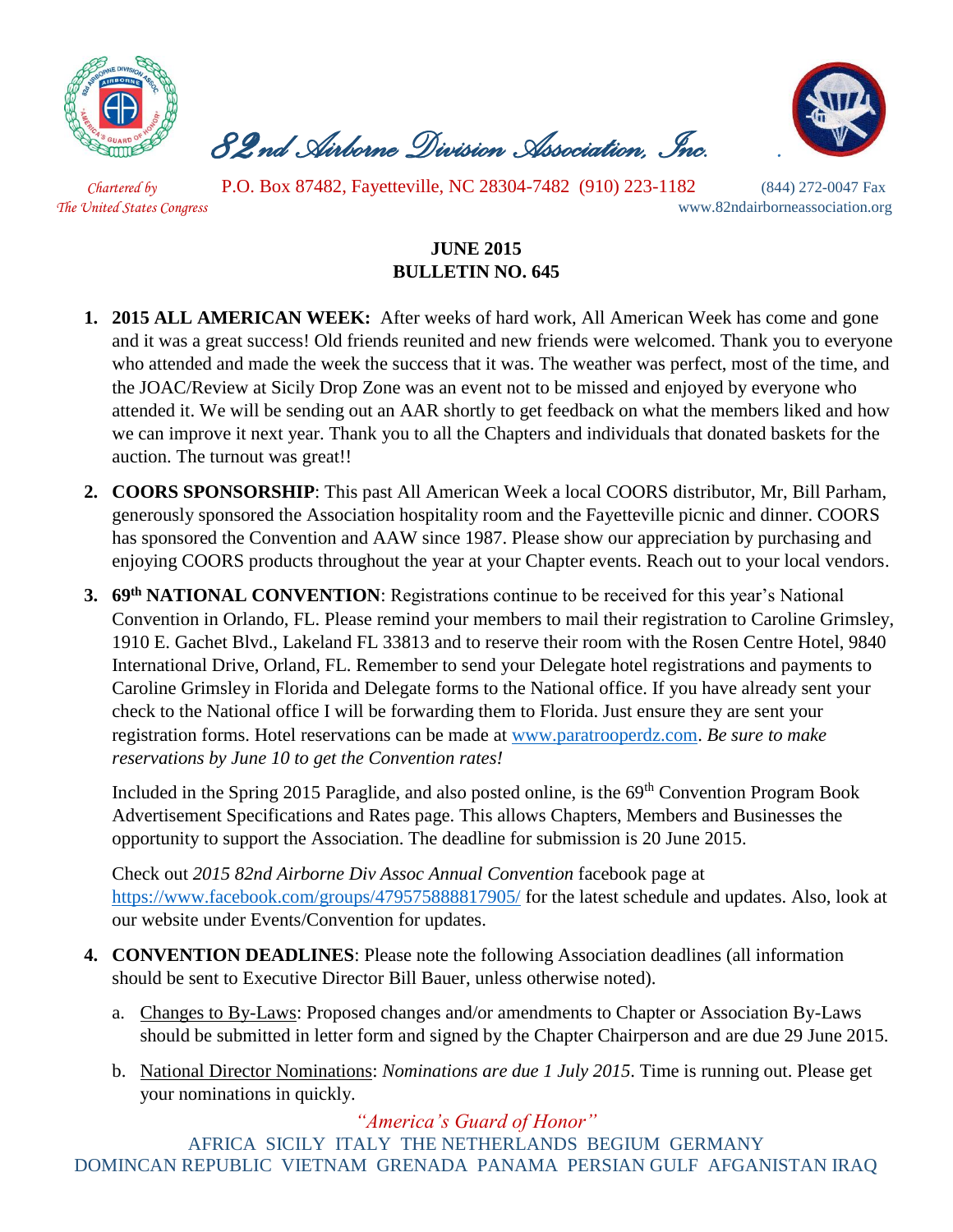



The Active 82d Airborne Division Chapters elect their Military Directors and the 82d Airborne Division Commander will appoint the Division Department of Defense Liaison. This year six (6) Veteran Directors will be elected at the Convention and the following Veteran Directors will be leaving office (\*Indicates that the Director is eligible for nomination for a second 2-year term):

| *Allen E. Schoppe    | *T. Ed Herlihy  | *Jose Aguayo   |
|----------------------|-----------------|----------------|
| <i>*Steve Jessie</i> | Gary T. Rezabek | James O'Connor |

We have only received two nominations for National Director, please submit your nominations before the deadline.

## **5. WITHIN THE DIVISION AND FORT BRAGG**:

- a. Division HQ continues to prepare for a 9 month deployment scheduled for later this summer where their mission will be to continue to train and advise the Iraqis.
- b. On May 28, 2015, COL Trevor J. Bredenkamp, commander of  $1<sup>st</sup>$  Brigade Combat Team,  $82<sup>nd</sup>$ Airborne Division, relinquished command of 1 BCT to COL Colin Tuly during a change of command ceremony.
- c. A week after the 82<sup>nd</sup> Sustainment Brigade transitioned back to the 82<sup>nd</sup> Airborne Division, COL Mark D. Collins relinquished command of the brigade to COL Gavin J. Gardner during a change of command ceremony on May 27, 2015.

Please visit the following 82d Airborne Division websites<http://www.dvidshub.net/image> and <http://www.bragg.army.mil/82ND/Pages/default.aspx> to find out more about these articles and what is happening within the Division. Also, don't forget to check out the Division's facebook page

- **6. E-NEWS BULLETINS**: Please subscribe to the E-News Bulletin, sponsored by Multiview and updated biweekly, to find out more about what is going on within the Division. You can do this by going to the Association's webpage under Bulletins: [http://www.multibriefs.com/briefs/82ada/.](http://www.multibriefs.com/briefs/82ada/) The Association receives royalties based on the number of email subscribers. You do not need to purchase anything, just open the email twice a month. *Please support the Association by subscribing now!*
- **7. ASSOCIATION EDUCATION FUND**: One of the biggest benefits of being a LIFE member of the Association is the availability for Members and dependents who meet the following criteria to receive scholarships:
	- a. Dependents of Association LIFE members or Former 82<sup>nd</sup> Paratroopers with 2 or less enlistments.
	- b. Former 82<sup>nd</sup> Paratroopers *must* apply within 2 years of discharge and be a LIFE member.
	- c. Must be enrolled in a Baccalaureate program at an accredited College or University.
	- d. Applications must be completed and submitted annually.

Applications and additional information are available online under Quick Links/Education Fund and should be mailed PO Box 87482, Fayetteville, NC 29304-7482 which is also listed listed on the bottom of the application. All questions should be directed to Allen Schoppe, Treasurer for the Fund. Applications must be mailed and *received* no later than 1 November 2015!

*"America's Guard of Honor"*

AFRICA SICILY ITALY THE NETHERLANDS BEGIUM GERMANY DOMINCAN REPUBLIC VIETNAM GRENADA PANAMA PERSIAN GULF AFGANISTAN IRAQ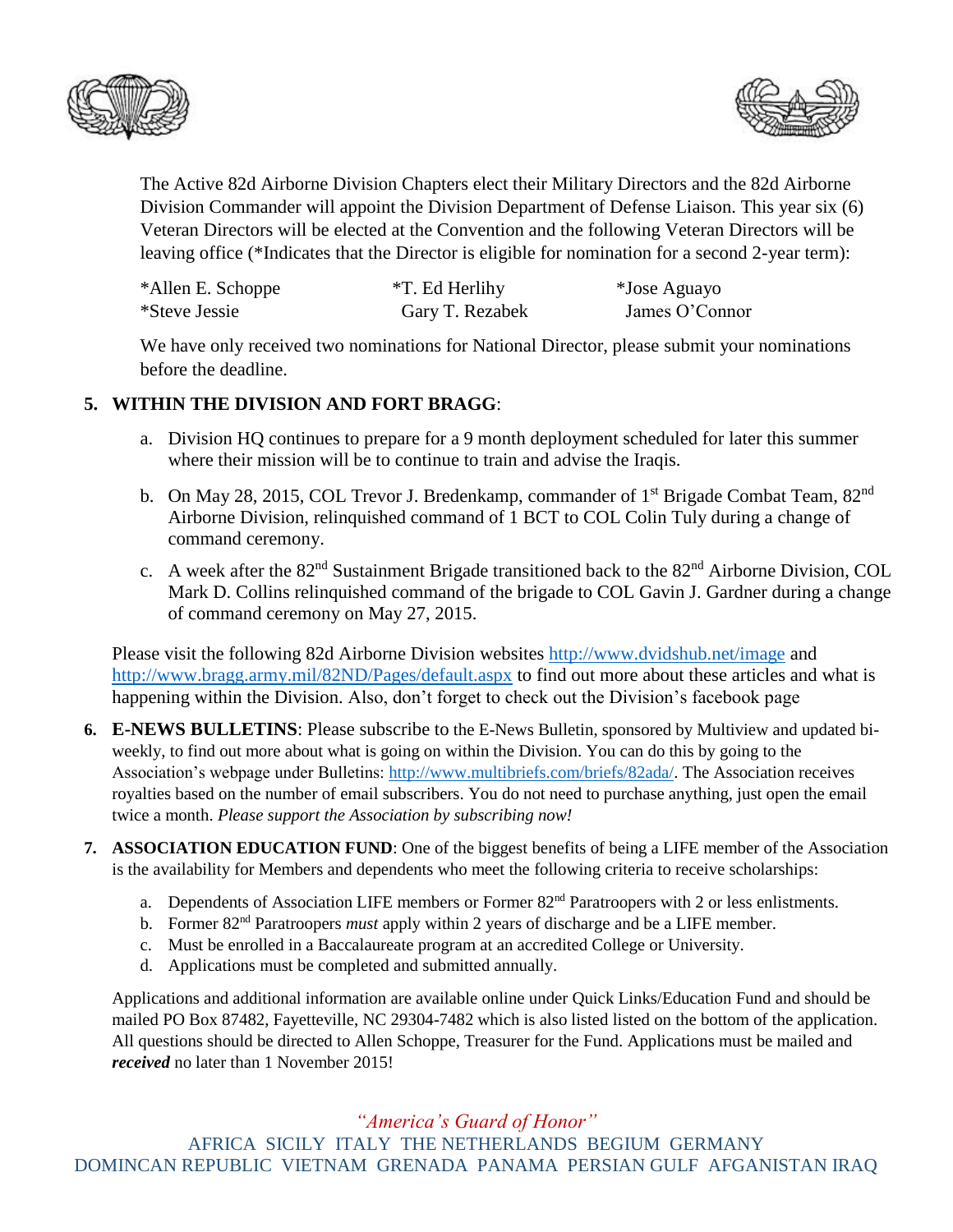



When making donations to the Education Fund, remember that the Fund is an IRS 501(c)3 entity and all donations are tax deductible. Donations should be mailed to the same address as the applications.

- **8. 82d AIRBORNE ASSOCIATION USAA CREDIT CARD**: To date, we have approximately 950 cobranded cards which have helped the Association bring in approximately \$90,000 over the past several years. Please continue to support the Association by supporting the program. To get a co-branded Association card, please call 855-755-8263 or go to [www.usaa.com/82nd.](http://www.usaa.com/82nd) If you use a credit card, please choose the card that supports the Association.
- **9. MEMBERSHIP APPLICATIONS:** Please use the National Application forms or make sure that the information contained on your chapter's applications contain the same information. Also, please make sure that all information is included on the Application. One of the most important pieces of information needed is an email address and many applications/renewals leave that part blank. Please be sure your members include that if they have an account. Many applications are coming to National with incomplete information. This causes a delay in processing as we try to contact the applicant to get all information requested. Applications are available on our website.
- **10. MEMBERSHIP STATISTICS:** The deadline for membership to count toward the Chapter Convention Award is 1 June 2015. This allows National time to process membership of all Chapters and then complete the membership certificates and order the necessary awards for Convention presentation in Orlando, FL.
- **11.** *NEW* **NATIONAL EMAIL ADDRESSES**: Just a reminder that National's email addresses have changed. Please use only the following email addresses for all communication:

[execdir@82assn.org](mailto:execdir@82assn.org) Chapter and member correspondence for the Executive Director

[execsec@82assn.org](mailto:execsec@82assn.org) All other correspondence to the Association, including TAPS/obituaries, Chapter roster requests, membership questions, bulletin information, Chapter Bulletins and Newsletters

- **12. NEW ASSOCIATION FAX NUMBER**: The Association has new fax number effective immediately: 844-272-0047.
- **13. ASSOCIATION 501(c)19 DESIGNATION AND MEMBERS DD 214**: Please continue to send your paperwork to National. Your cooperation in obtaining these records is *greatly appreciated* and will have an enormous impact on the success of the Association.
- **14. DONATIONS TO GENERAL FUND**: The Association continues to request your donations to the General Fund. If every member were to donate \$10.00 to the Association, our current financial problems would be solved. Please help the Association in our time of need. Donations can be mailed to the National office or made by clicking on the Donate tab found on our website. Thank you for your support.
- **15. WOUNDED WARRIOR CONTRIBUTIONS**: Thank you for your continuing support of the Wounded Warrior Fund. The Association's Wounded Warrior Fund is an IRS 501(c)3 entity and all

*"America's Guard of Honor"*

AFRICA SICILY ITALY THE NETHERLANDS BEGIUM GERMANY DOMINCAN REPUBLIC VIETNAM GRENADA PANAMA PERSIAN GULF AFGANISTAN IRAQ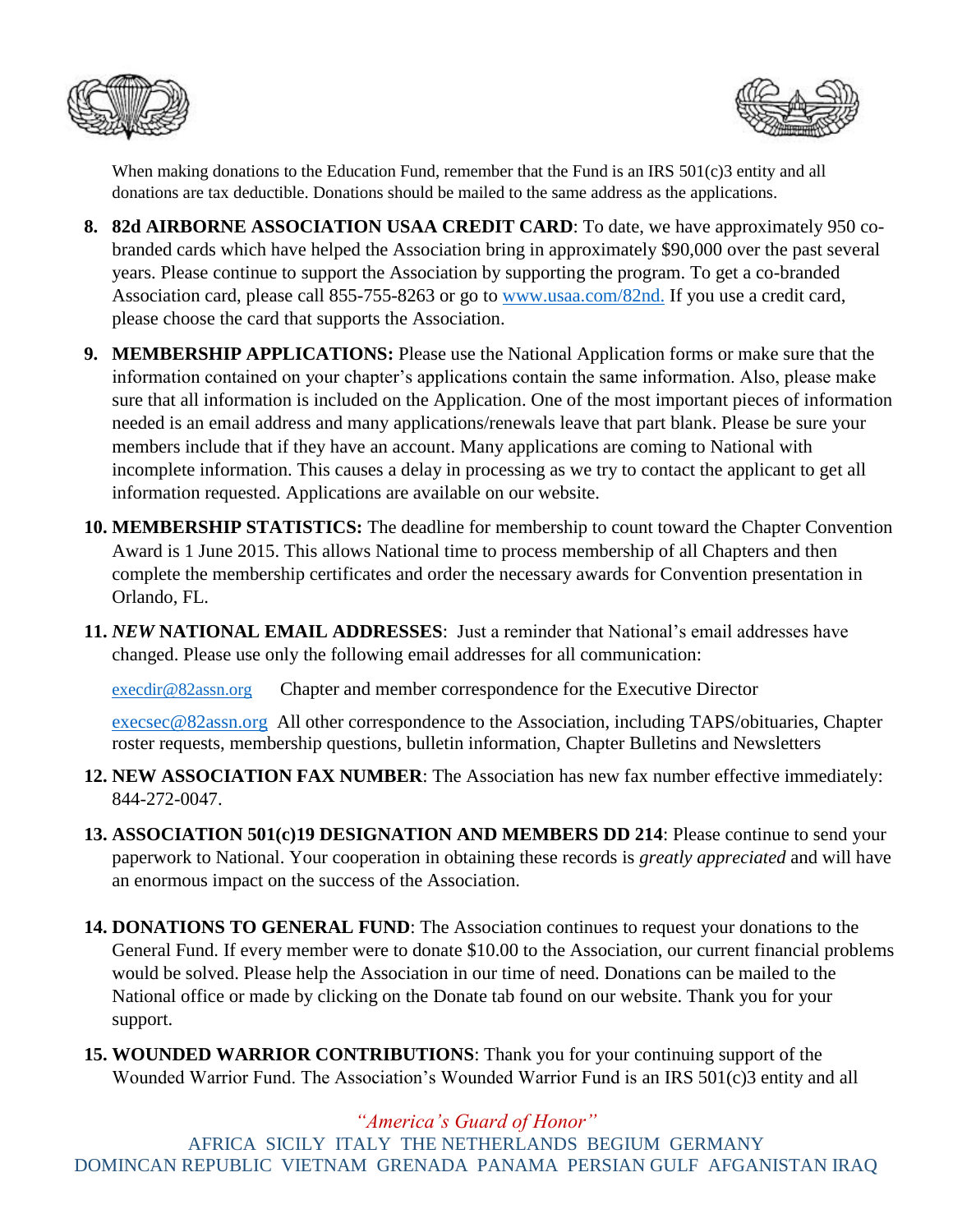



contributions are tax deductible. This year your generous donations were be used to bring Wounded Warriors to All American Week and will bring Wounded Warriors to our Annual Convention in Orland, FL. Please continue to mail contributions to: 82d Abn Div Association Wounded Warrior Fund, PO Box 87482, Fayetteville, NC 28304.

**16. PARAGLIDE**: Please continue to remind your members that we are trying to issue the Paraglide in hardcopy through annual subscriptions of \$30. Subscriptions can be made online or mailed in. Copies of the subscription form were attached to the Jan-Feb 2015 bulletin and are available on our website. Subscriptions can also be purchased directly online at our website.

We are hoping for the Paraglide to provide the Association with some much needed revenues, while giving members a hardcopy of the Paraglide. We need your help to make this happen. Please support the Association, and receive the Paraglide also.

- **17. SUMMER PARAGLIDE**: The deadline for submissions to the Summer 2015 Paraglide is June 30, 2015. Please be sure to send your submissions to Holmesteads at: [paraglide@holmesteads.com.](mailto:paraglide@holmesteads.com) All submissions should be digitized.
- **18. ASSOCIATION UPCOMING EVENTS**: Please announce the following upcoming regional events at Chapter meetings, via the Chapter newsletter and website. Registration and information on these events were published in the Paraglide and also on the Association's website at the Events link.
	- a. 53rd ALL OHIO AIRBORNE DAYS, 1-3 October 2015 is at Cleveland, OH and is hosted by the John Towle MOH, Cleveland Chapter. POC is Vice Chairman Sean Jennings 440-915-8223 or [jennsea3@yahoo.com.](mailto:jennsea3@yahoo.com) The host hotel is Holiday Inn Cleveland West 440-871-6000.
	- b. SUN CITY ALL-AIRBORNE FESTIVAL VII 2015, 1-5 July 2015, is at El Paso, TX and is hosted by the Benavidez-Patterson All-Airborne Chapter. POC is Treasurer Rick Trevizo 915-562-9969 [bp82cmdctr@bpaac.org;](mailto:bp82cmdctr@bpaac.org) the host hotel is Wyndham El Paso Airport 915-778-4241 or 800-742-7248 reservation code: 0701670382 or 82nd Airborne Division Association.
	- c. ANNUAL SOUTHWEST MEMORIAL AIRBORNE DAYS REUNION, 5-7 June 2015, is at Houston, TX and is hosted by the Texas Lone Star Chapter. POC is Allen Schoppe 281-814-2377; the host hotel is Double Tree by Hilton Hobby Airport in Houston, TX 800-222-TREE, reservation code: ADA or 82nd Airborne Division.
- **19. 75TH ANNIVERSARY-U. S. AIRBORNE & SPECIAL OPERATIONS**: The 75th Anniversary of the United States Airborne & Special Operations will be held and celebrated on 12 August 2015 during the 69th National Convention in Orlando, FL. For more information please contact Carl Bludau-Event Executive Chairman 361-575-8492, Allen Schoppe-Project Treasurer 281-814-2377, or Ron Rath-Executive Committee 919-803-4554. Registration and information on these events were published in the Paraglide and also on the Association's website at the Events link.
- 20. 1<sup>st</sup> **ANNUAL ASSOCIATION 50/50 RAFFLE**: This year's raffle drawing will be at the Convention Dinner in August. To make this raffle as successful as possible, we need the continued support of all Association Chapters, Members and Family members. Please support National by participating in the 1st

*"America's Guard of Honor"* AFRICA SICILY ITALY THE NETHERLANDS BEGIUM GERMANY DOMINCAN REPUBLIC VIETNAM GRENADA PANAMA PERSIAN GULF AFGANISTAN IRAQ